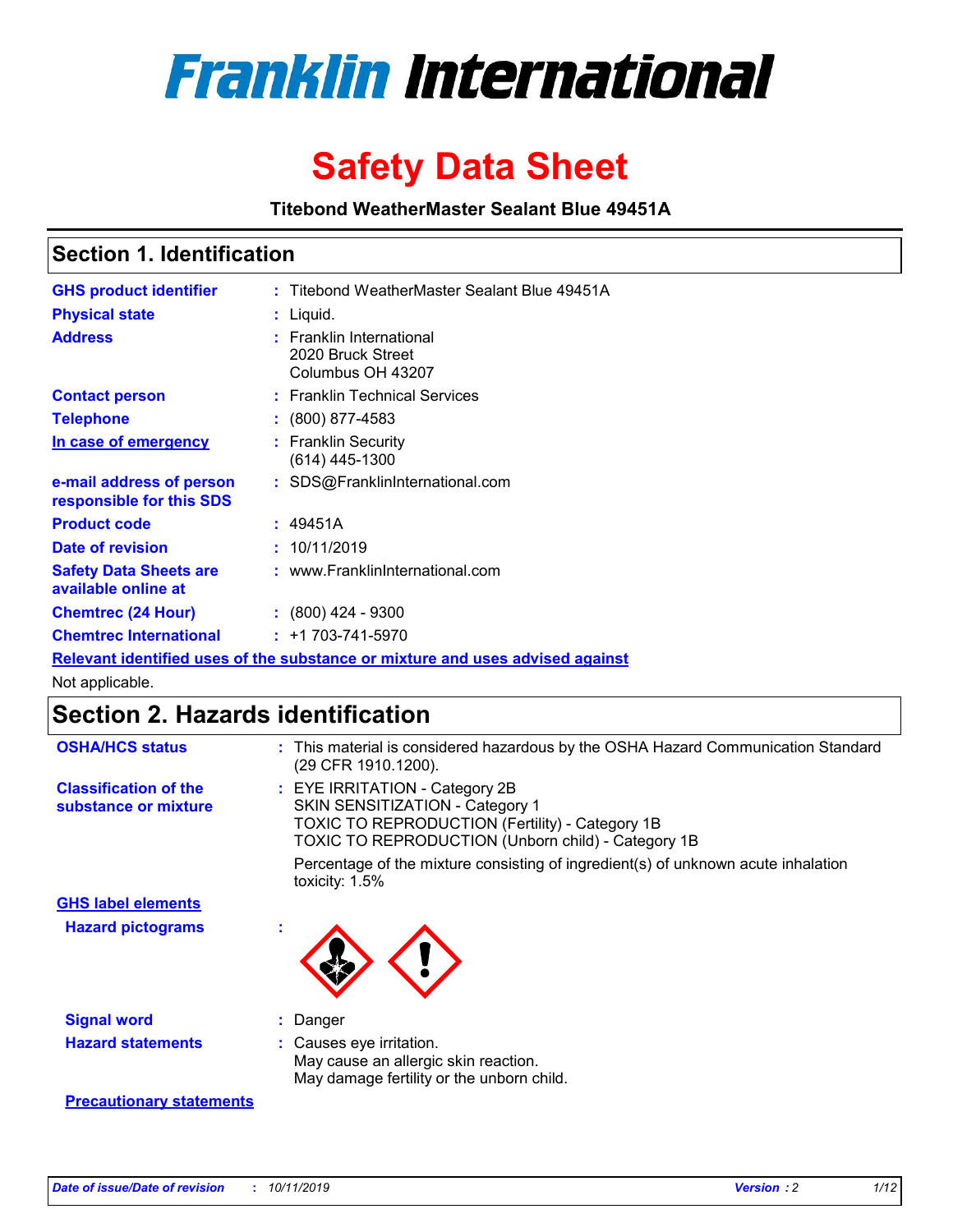### **Section 2. Hazards identification**

| <b>Prevention</b>                          | : Obtain special instructions before use. Do not handle until all safety precautions have<br>been read and understood. Wear protective gloves. Wear eye or face protection.<br>Wear protective clothing. Avoid breathing vapor. Wash hands thoroughly after handling.<br>Contaminated work clothing must not be allowed out of the workplace.                                                        |
|--------------------------------------------|------------------------------------------------------------------------------------------------------------------------------------------------------------------------------------------------------------------------------------------------------------------------------------------------------------------------------------------------------------------------------------------------------|
| <b>Response</b>                            | : IF exposed or concerned: Get medical attention. IF ON SKIN: Wash with plenty of<br>soap and water. Wash contaminated clothing before reuse. If skin irritation or rash<br>occurs: Get medical attention. IF IN EYES: Rinse cautiously with water for several<br>minutes. Remove contact lenses, if present and easy to do. Continue rinsing. If eye<br>irritation persists: Get medical attention. |
| <b>Storage</b>                             | : Store locked up.                                                                                                                                                                                                                                                                                                                                                                                   |
| <b>Disposal</b>                            | : Dispose of contents and container in accordance with all local, regional, national and<br>international regulations.                                                                                                                                                                                                                                                                               |
| <b>Hazards not otherwise</b><br>classified | : Product generates methanol during cure.                                                                                                                                                                                                                                                                                                                                                            |
|                                            |                                                                                                                                                                                                                                                                                                                                                                                                      |

### **Section 3. Composition/information on ingredients**

| <b>Substance/mixture</b><br>Mixture                  |               |                     |
|------------------------------------------------------|---------------|---------------------|
| <b>Ingredient name</b>                               | $\frac{9}{6}$ | <b>CAS number</b>   |
| 3-aminopropyltriethoxysilane<br>Dibutyltin dilaurate | ≤3<br>$≤0.3$  | 919-30-2<br>77-58-7 |

Any concentration shown as a range is to protect confidentiality or is due to batch variation.

**There are no additional ingredients present which, within the current knowledge of the supplier and in the concentrations applicable, are classified as hazardous to health or the environment and hence require reporting in this section.**

**Occupational exposure limits, if available, are listed in Section 8.**

### **Section 4. First aid measures**

| <b>Description of necessary first aid measures</b> |                                                                                                                                                                                                                                                                                                                                                                                                                                                                                                                                                                                                                                                                                                                                                                           |  |  |  |
|----------------------------------------------------|---------------------------------------------------------------------------------------------------------------------------------------------------------------------------------------------------------------------------------------------------------------------------------------------------------------------------------------------------------------------------------------------------------------------------------------------------------------------------------------------------------------------------------------------------------------------------------------------------------------------------------------------------------------------------------------------------------------------------------------------------------------------------|--|--|--|
| <b>Eye contact</b>                                 | : Immediately flush eyes with plenty of water, occasionally lifting the upper and lower<br>eyelids. Check for and remove any contact lenses. Continue to rinse for at least 10<br>minutes. If irritation persists, get medical attention.                                                                                                                                                                                                                                                                                                                                                                                                                                                                                                                                 |  |  |  |
| <b>Inhalation</b>                                  | : Remove victim to fresh air and keep at rest in a position comfortable for breathing. If<br>not breathing, if breathing is irregular or if respiratory arrest occurs, provide artificial<br>respiration or oxygen by trained personnel. It may be dangerous to the person providing<br>aid to give mouth-to-mouth resuscitation. Get medical attention. If unconscious, place<br>in recovery position and get medical attention immediately. Maintain an open airway.<br>Loosen tight clothing such as a collar, tie, belt or waistband. In case of inhalation of<br>decomposition products in a fire, symptoms may be delayed. The exposed person may<br>need to be kept under medical surveillance for 48 hours.                                                       |  |  |  |
| <b>Skin contact</b>                                | : Wash with plenty of soap and water. Remove contaminated clothing and shoes. Wash<br>contaminated clothing thoroughly with water before removing it, or wear gloves.<br>Continue to rinse for at least 10 minutes. Get medical attention. In the event of any<br>complaints or symptoms, avoid further exposure. Wash clothing before reuse. Clean<br>shoes thoroughly before reuse.                                                                                                                                                                                                                                                                                                                                                                                     |  |  |  |
| <b>Ingestion</b>                                   | : Wash out mouth with water. Remove dentures if any. Remove victim to fresh air and<br>keep at rest in a position comfortable for breathing. If material has been swallowed and<br>the exposed person is conscious, give small quantities of water to drink. Stop if the<br>exposed person feels sick as vomiting may be dangerous. Do not induce vomiting<br>unless directed to do so by medical personnel. If vomiting occurs, the head should be<br>kept low so that vomit does not enter the lungs. Get medical attention. Never give<br>anything by mouth to an unconscious person. If unconscious, place in recovery position<br>and get medical attention immediately. Maintain an open airway. Loosen tight clothing<br>such as a collar, tie, belt or waistband. |  |  |  |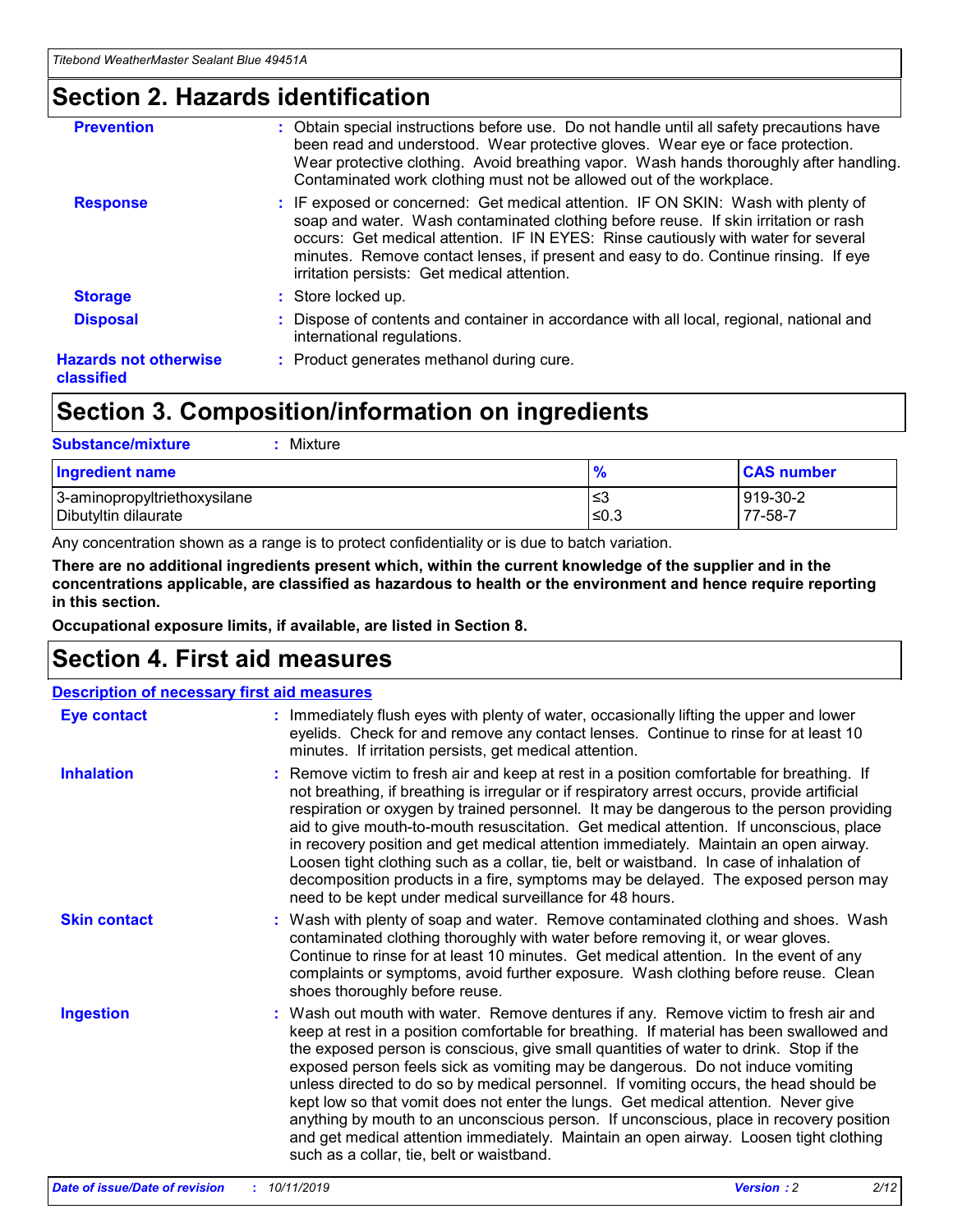## **Section 4. First aid measures**

| Most important symptoms/effects, acute and delayed |                                                                                                                                                                                                                                                                                                                                                                                                                 |
|----------------------------------------------------|-----------------------------------------------------------------------------------------------------------------------------------------------------------------------------------------------------------------------------------------------------------------------------------------------------------------------------------------------------------------------------------------------------------------|
| <b>Potential acute health effects</b>              |                                                                                                                                                                                                                                                                                                                                                                                                                 |
| <b>Eye contact</b>                                 | : May cause eye irritation.                                                                                                                                                                                                                                                                                                                                                                                     |
| <b>Inhalation</b>                                  | : No known significant effects or critical hazards.                                                                                                                                                                                                                                                                                                                                                             |
| <b>Skin contact</b>                                | : May cause skin irritation.                                                                                                                                                                                                                                                                                                                                                                                    |
| <b>Ingestion</b>                                   | : No known significant effects or critical hazards.                                                                                                                                                                                                                                                                                                                                                             |
| <b>Over-exposure signs/symptoms</b>                |                                                                                                                                                                                                                                                                                                                                                                                                                 |
| <b>Eye contact</b>                                 | : Adverse symptoms may include the following:<br>irritation<br>watering<br>redness                                                                                                                                                                                                                                                                                                                              |
| <b>Inhalation</b>                                  | : Adverse symptoms may include the following:<br>reduced fetal weight<br>increase in fetal deaths<br>skeletal malformations                                                                                                                                                                                                                                                                                     |
| <b>Skin contact</b>                                | : Adverse symptoms may include the following:<br>irritation<br>redness<br>reduced fetal weight<br>increase in fetal deaths<br>skeletal malformations                                                                                                                                                                                                                                                            |
| <b>Ingestion</b>                                   | : Adverse symptoms may include the following:<br>reduced fetal weight<br>increase in fetal deaths<br>skeletal malformations                                                                                                                                                                                                                                                                                     |
|                                                    | <b>Indication of immediate medical attention and special treatment needed, if necessary</b>                                                                                                                                                                                                                                                                                                                     |
| <b>Notes to physician</b>                          | : In case of inhalation of decomposition products in a fire, symptoms may be delayed.<br>The exposed person may need to be kept under medical surveillance for 48 hours.                                                                                                                                                                                                                                        |
| <b>Specific treatments</b>                         | : No specific treatment.                                                                                                                                                                                                                                                                                                                                                                                        |
| <b>Protection of first-aiders</b>                  | : No action shall be taken involving any personal risk or without suitable training. If it is<br>suspected that fumes are still present, the rescuer should wear an appropriate mask or<br>self-contained breathing apparatus. It may be dangerous to the person providing aid to<br>give mouth-to-mouth resuscitation. Wash contaminated clothing thoroughly with water<br>before removing it, or wear gloves. |

**See toxicological information (Section 11)**

### **Section 5. Fire-fighting measures**

| <b>Extinguishing media</b>                             |                                                                                                                                                                                                     |
|--------------------------------------------------------|-----------------------------------------------------------------------------------------------------------------------------------------------------------------------------------------------------|
| <b>Suitable extinguishing</b><br>media                 | : Use an extinguishing agent suitable for the surrounding fire.                                                                                                                                     |
| <b>Unsuitable extinguishing</b><br>media               | : None known.                                                                                                                                                                                       |
| <b>Specific hazards arising</b><br>from the chemical   | : In a fire or if heated, a pressure increase will occur and the container may burst.                                                                                                               |
| <b>Hazardous thermal</b><br>decomposition products     | : Decomposition products may include the following materials:<br>carbon dioxide<br>carbon monoxide<br>nitrogen oxides<br>metal oxide/oxides                                                         |
| <b>Special protective actions</b><br>for fire-fighters | : Promptly isolate the scene by removing all persons from the vicinity of the incident if<br>there is a fire. No action shall be taken involving any personal risk or without suitable<br>training. |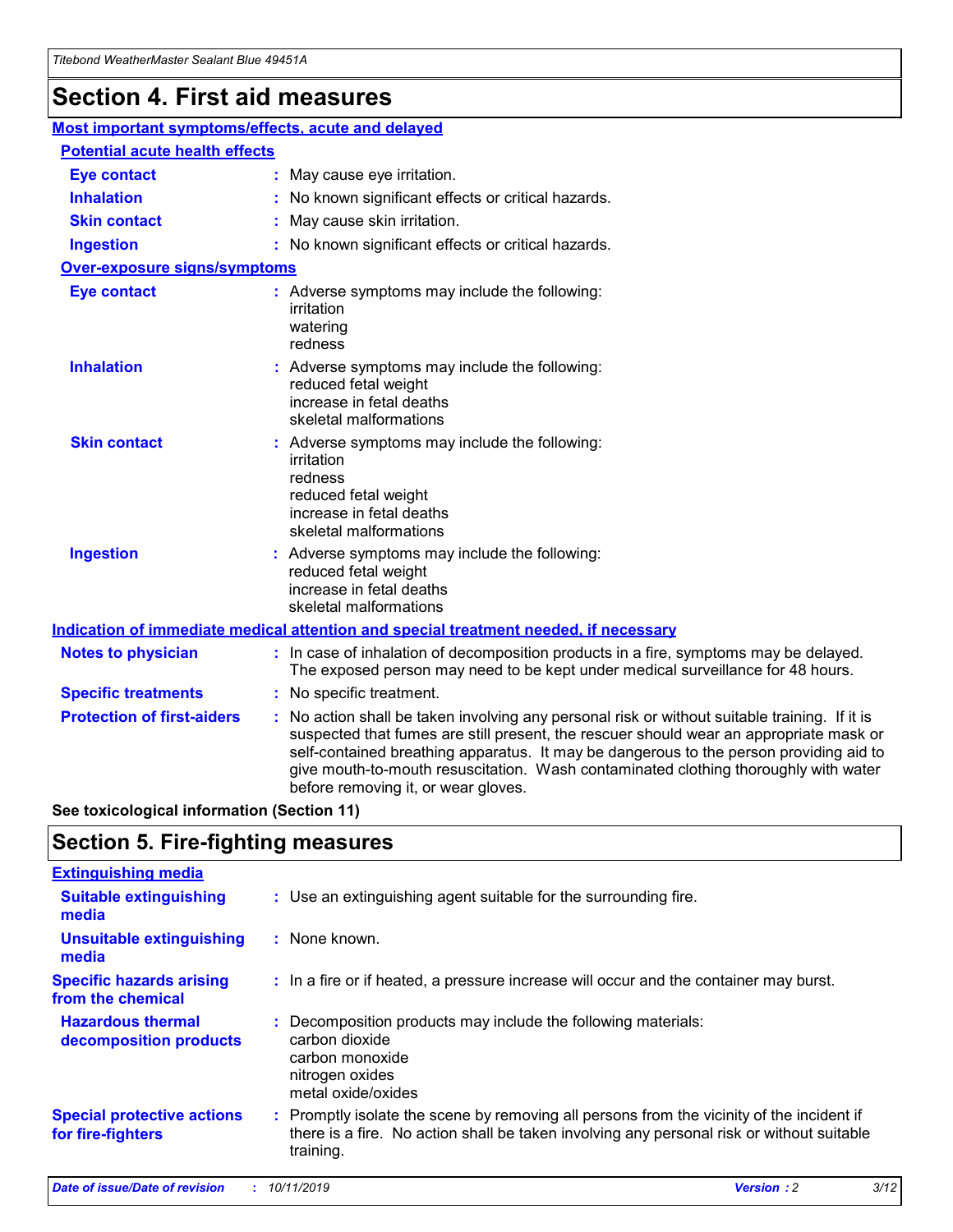### **Section 5. Fire-fighting measures**

**Special protective equipment for fire-fighters** Fire-fighters should wear appropriate protective equipment and self-contained breathing **:** apparatus (SCBA) with a full face-piece operated in positive pressure mode.

### **Section 6. Accidental release measures**

### **Personal precautions, protective equipment and emergency procedures**

| For non-emergency<br>personnel                               |  | : No action shall be taken involving any personal risk or without suitable training.<br>Evacuate surrounding areas. Keep unnecessary and unprotected personnel from<br>entering. Do not touch or walk through spilled material. Avoid breathing vapor or mist.<br>Provide adequate ventilation. Wear appropriate respirator when ventilation is<br>inadequate. Put on appropriate personal protective equipment.                                                                                                                                                                                                                                                                                             |  |  |
|--------------------------------------------------------------|--|--------------------------------------------------------------------------------------------------------------------------------------------------------------------------------------------------------------------------------------------------------------------------------------------------------------------------------------------------------------------------------------------------------------------------------------------------------------------------------------------------------------------------------------------------------------------------------------------------------------------------------------------------------------------------------------------------------------|--|--|
|                                                              |  | For emergency responders : If specialized clothing is required to deal with the spillage, take note of any information in<br>Section 8 on suitable and unsuitable materials. See also the information in "For non-<br>emergency personnel".                                                                                                                                                                                                                                                                                                                                                                                                                                                                  |  |  |
| <b>Environmental precautions</b>                             |  | : Avoid dispersal of spilled material and runoff and contact with soil, waterways, drains<br>and sewers. Inform the relevant authorities if the product has caused environmental<br>pollution (sewers, waterways, soil or air).                                                                                                                                                                                                                                                                                                                                                                                                                                                                              |  |  |
| <b>Methods and materials for containment and cleaning up</b> |  |                                                                                                                                                                                                                                                                                                                                                                                                                                                                                                                                                                                                                                                                                                              |  |  |
| <b>Small spill</b>                                           |  | : Stop leak if without risk. Move containers from spill area. Dilute with water and mop up<br>if water-soluble. Alternatively, or if water-insoluble, absorb with an inert dry material and<br>place in an appropriate waste disposal container. Dispose of via a licensed waste<br>disposal contractor.                                                                                                                                                                                                                                                                                                                                                                                                     |  |  |
| <b>Large spill</b>                                           |  | : Stop leak if without risk. Move containers from spill area. Approach release from<br>upwind. Prevent entry into sewers, water courses, basements or confined areas. Wash<br>spillages into an effluent treatment plant or proceed as follows. Contain and collect<br>spillage with non-combustible, absorbent material e.g. sand, earth, vermiculite or<br>diatomaceous earth and place in container for disposal according to local regulations<br>(see Section 13). Dispose of via a licensed waste disposal contractor. Contaminated<br>absorbent material may pose the same hazard as the spilled product. Note: see<br>Section 1 for emergency contact information and Section 13 for waste disposal. |  |  |

### **Section 7. Handling and storage**

| <b>Precautions for safe handling</b>                                             |                                                                                                                                                                                                                                                                                                                                                                                                                                                                                                                                                                                                                                                                                                                                                                                                                                                  |
|----------------------------------------------------------------------------------|--------------------------------------------------------------------------------------------------------------------------------------------------------------------------------------------------------------------------------------------------------------------------------------------------------------------------------------------------------------------------------------------------------------------------------------------------------------------------------------------------------------------------------------------------------------------------------------------------------------------------------------------------------------------------------------------------------------------------------------------------------------------------------------------------------------------------------------------------|
| <b>Protective measures</b>                                                       | : Put on appropriate personal protective equipment (see Section 8). Persons with a<br>history of skin sensitization problems should not be employed in any process in which<br>this product is used. Avoid exposure - obtain special instructions before use. Avoid<br>exposure during pregnancy. Do not handle until all safety precautions have been read<br>and understood. Do not get in eyes or on skin or clothing. Do not ingest. Avoid<br>breathing vapor or mist. If during normal use the material presents a respiratory hazard,<br>use only with adequate ventilation or wear appropriate respirator. Keep in the original<br>container or an approved alternative made from a compatible material, kept tightly<br>closed when not in use. Empty containers retain product residue and can be hazardous.<br>Do not reuse container. |
| <b>Advice on general</b><br>occupational hygiene                                 | : Eating, drinking and smoking should be prohibited in areas where this material is<br>handled, stored and processed. Workers should wash hands and face before eating,<br>drinking and smoking. Remove contaminated clothing and protective equipment before<br>entering eating areas. See also Section 8 for additional information on hygiene<br>measures.                                                                                                                                                                                                                                                                                                                                                                                                                                                                                    |
| <b>Conditions for safe storage,</b><br>including any<br><b>incompatibilities</b> | : Store between the following temperatures: 0 to 120 $\degree$ C (32 to 248 $\degree$ F). Store in<br>accordance with local regulations. Store in original container protected from direct<br>sunlight in a dry, cool and well-ventilated area, away from incompatible materials (see<br>Section 10) and food and drink. Store locked up. Keep container tightly closed and<br>sealed until ready for use. Containers that have been opened must be carefully<br>resealed and kept upright to prevent leakage. Do not store in unlabeled containers.<br>Use appropriate containment to avoid environmental contamination. See Section 10 for<br>incompatible materials before handling or use.                                                                                                                                                   |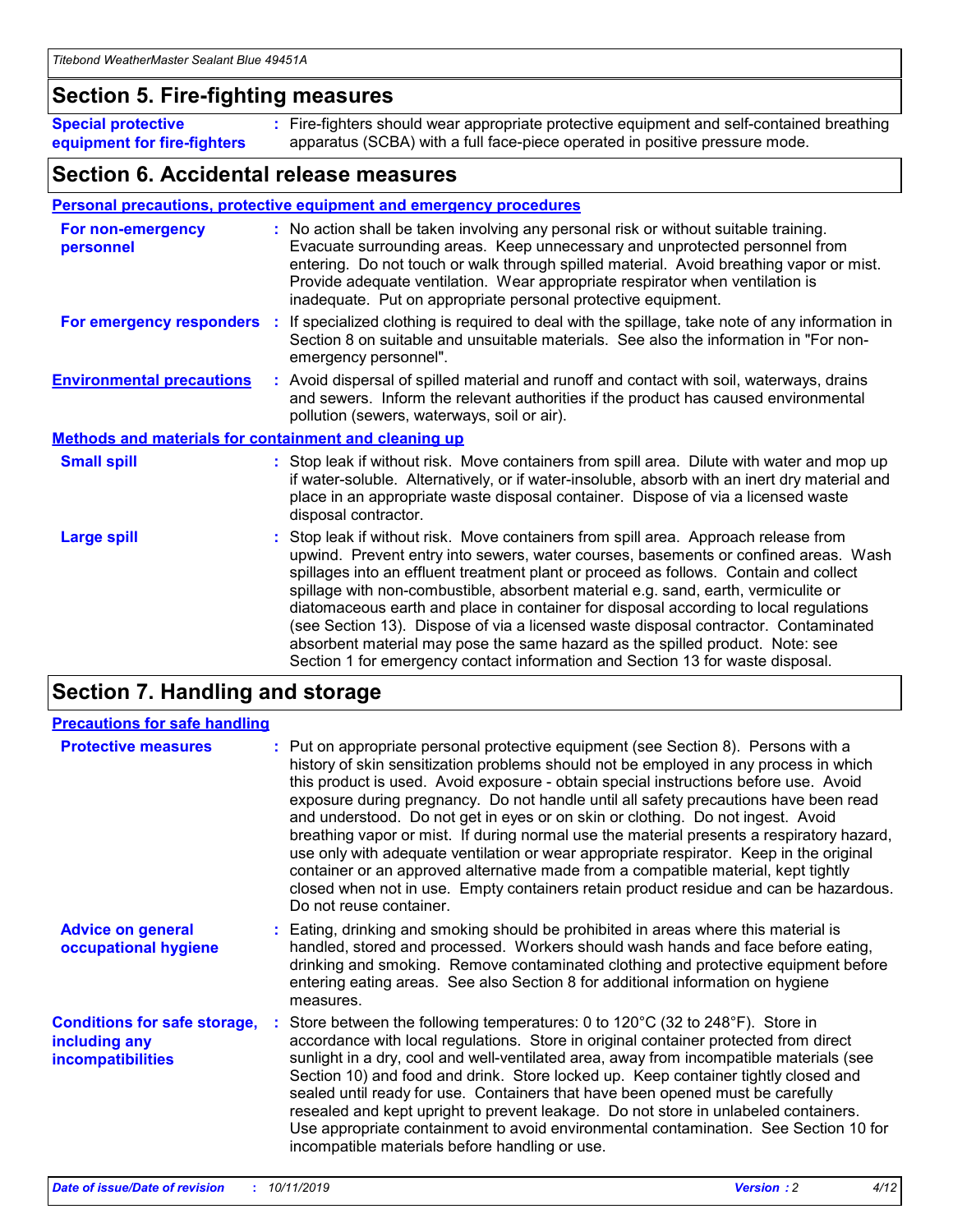## **Section 8. Exposure controls/personal protection**

#### **Control parameters**

### **Occupational exposure limits**

| <b>Ingredient name</b>                               |    |                        | <b>Exposure limits</b>                                                                                                                                                                                                                                                                                                                                                                                                                                                                                                                                                                                                 |
|------------------------------------------------------|----|------------------------|------------------------------------------------------------------------------------------------------------------------------------------------------------------------------------------------------------------------------------------------------------------------------------------------------------------------------------------------------------------------------------------------------------------------------------------------------------------------------------------------------------------------------------------------------------------------------------------------------------------------|
| 3-aminopropyltriethoxysilane<br>Dibutyltin dilaurate |    |                        | None.<br>ACGIH TLV (United States, 3/2019). Absorbed through skin.<br>Notes: as Sn<br>TWA: $0.1 \text{ mg/m}^3$ , (as Sn) 8 hours.<br>STEL: 0.2 mg/m <sup>3</sup> , (as Sn) 15 minutes.<br>NIOSH REL (United States, 10/2016). Absorbed through skin.<br>Notes: as Sn<br>TWA: 0.1 mg/m <sup>3</sup> , (as Sn) 10 hours.<br>OSHA PEL (United States, 5/2018). Notes: as Sn<br>TWA: $0.1 \text{ mg/m}^3$ , (as Sn) 8 hours.<br>OSHA PEL 1989 (United States, 3/1989). Absorbed through skin.<br>Notes: measured as Sn<br>TWA: 0.1 mg/m <sup>3</sup> , (measured as Sn) 8 hours. Form: Organic                            |
| <b>Appropriate engineering</b><br>controls           |    |                        | : If user operations generate dust, fumes, gas, vapor or mist, use process enclosures,<br>local exhaust ventilation or other engineering controls to keep worker exposure to<br>airborne contaminants below any recommended or statutory limits.                                                                                                                                                                                                                                                                                                                                                                       |
| <b>Environmental exposure</b><br>controls            |    |                        | Emissions from ventilation or work process equipment should be checked to ensure<br>they comply with the requirements of environmental protection legislation. In some<br>cases, fume scrubbers, filters or engineering modifications to the process equipment<br>will be necessary to reduce emissions to acceptable levels.                                                                                                                                                                                                                                                                                          |
| <b>Individual protection measures</b>                |    |                        |                                                                                                                                                                                                                                                                                                                                                                                                                                                                                                                                                                                                                        |
| <b>Hygiene measures</b>                              |    |                        | : Wash hands, forearms and face thoroughly after handling chemical products, before<br>eating, smoking and using the lavatory and at the end of the working period.<br>Appropriate techniques should be used to remove potentially contaminated clothing.<br>Contaminated work clothing should not be allowed out of the workplace. Wash<br>contaminated clothing before reusing. Ensure that eyewash stations and safety<br>showers are close to the workstation location.                                                                                                                                            |
| <b>Eye/face protection</b>                           |    |                        | : Safety eyewear complying with an approved standard should be used when a risk<br>assessment indicates this is necessary to avoid exposure to liquid splashes, mists,<br>gases or dusts. If contact is possible, the following protection should be worn, unless<br>the assessment indicates a higher degree of protection: chemical splash goggles.                                                                                                                                                                                                                                                                  |
| <b>Skin protection</b>                               |    |                        |                                                                                                                                                                                                                                                                                                                                                                                                                                                                                                                                                                                                                        |
| <b>Hand protection</b>                               |    |                        | : Chemical-resistant, impervious gloves complying with an approved standard should be<br>worn at all times when handling chemical products if a risk assessment indicates this is<br>necessary. Considering the parameters specified by the glove manufacturer, check<br>during use that the gloves are still retaining their protective properties. It should be<br>noted that the time to breakthrough for any glove material may be different for different<br>glove manufacturers. In the case of mixtures, consisting of several substances, the<br>protection time of the gloves cannot be accurately estimated. |
| <b>Body protection</b>                               |    | handling this product. | Personal protective equipment for the body should be selected based on the task being<br>performed and the risks involved and should be approved by a specialist before                                                                                                                                                                                                                                                                                                                                                                                                                                                |
| <b>Other skin protection</b>                         |    |                        | : Appropriate footwear and any additional skin protection measures should be selected<br>based on the task being performed and the risks involved and should be approved by a<br>specialist before handling this product.                                                                                                                                                                                                                                                                                                                                                                                              |
| <b>Respiratory protection</b>                        | ÷. | aspects of use.        | Based on the hazard and potential for exposure, select a respirator that meets the<br>appropriate standard or certification. Respirators must be used according to a<br>respiratory protection program to ensure proper fitting, training, and other important                                                                                                                                                                                                                                                                                                                                                         |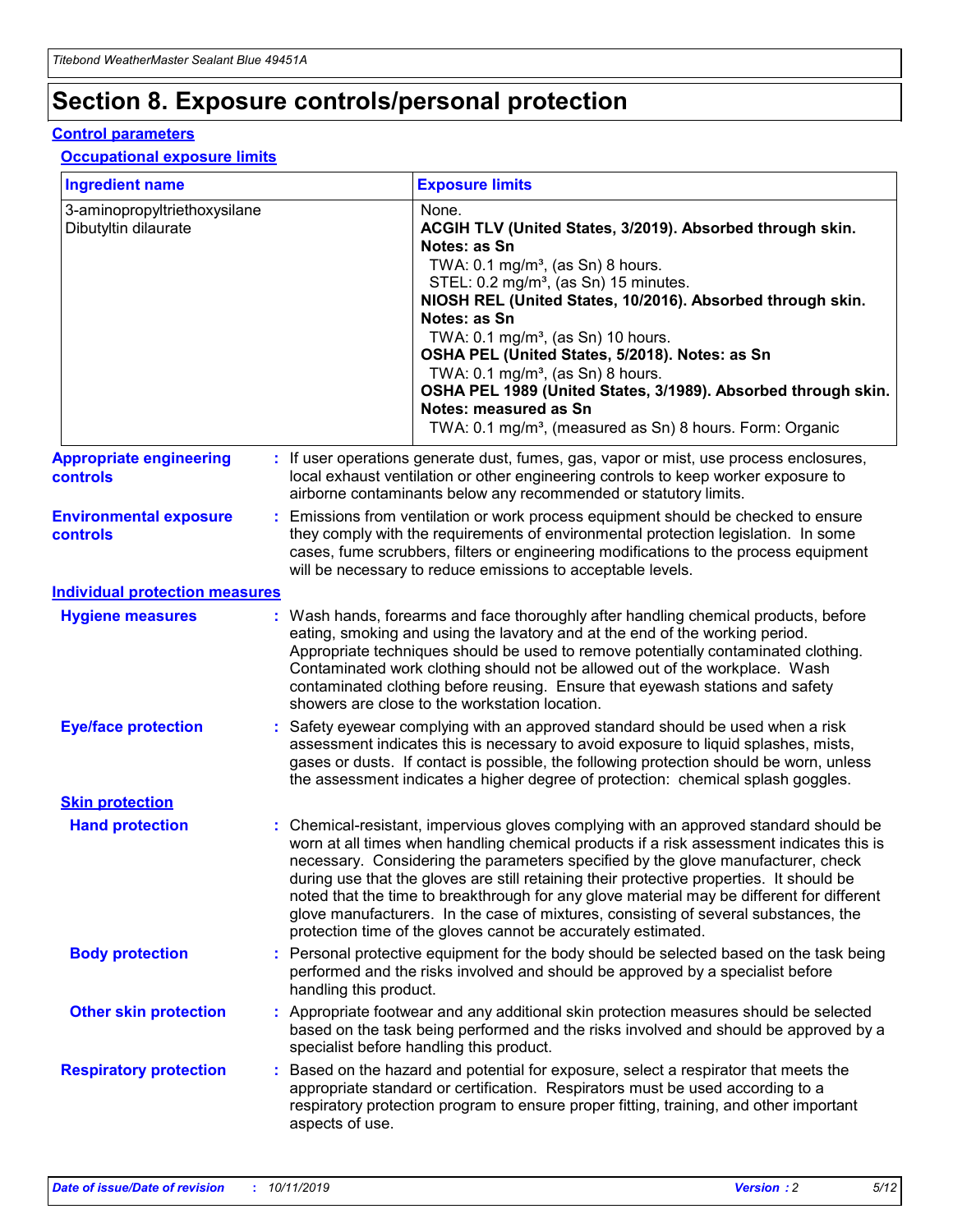### **Section 9. Physical and chemical properties**

#### **Appearance**

| <b>Physical state</b>                             | : Liquid. [Paste.]                                              |
|---------------------------------------------------|-----------------------------------------------------------------|
| <b>Color</b>                                      | $:$ Blue.                                                       |
| Odor                                              | : None [Slight]                                                 |
| <b>Odor threshold</b>                             | $:$ Not available.                                              |
| рH                                                | : Not applicable.                                               |
| <b>Melting point</b>                              | : Not available.                                                |
| <b>Boiling point</b>                              | : >100°C (>212°F)                                               |
| <b>Flash point</b>                                | Closed cup: >200°C (>392°F) [Setaflash.]                        |
| <b>Evaporation rate</b>                           | $:$ <1 (butyl acetate = 1)                                      |
| <b>Flammability (solid, gas)</b>                  | : Not available.                                                |
| Lower and upper explosive<br>(flammable) limits   | : Not available.                                                |
| <b>VOC (less water, less)</b><br>exempt solvents) | $: 0$ g/l                                                       |
| <b>Volatility</b>                                 | $: 0\%$ (w/w)                                                   |
| <b>Vapor density</b>                              | : Not available.                                                |
| <b>Relative density</b>                           | : 1.4329                                                        |
| <b>Solubility</b>                                 | Insoluble in the following materials: cold water and hot water. |
| <b>Solubility in water</b>                        | : Not available.                                                |
| <b>Partition coefficient: n-</b><br>octanol/water | $:$ Not available.                                              |
|                                                   |                                                                 |
| <b>Auto-ignition temperature</b>                  | : Not available.                                                |
| <b>Decomposition temperature</b>                  | $:$ Not available.                                              |

### **Section 10. Stability and reactivity**

| <b>Reactivity</b>                            | : No specific test data related to reactivity available for this product or its ingredients.            |
|----------------------------------------------|---------------------------------------------------------------------------------------------------------|
| <b>Chemical stability</b>                    | : The product is stable.                                                                                |
| <b>Possibility of hazardous</b><br>reactions | : Under normal conditions of storage and use, hazardous reactions will not occur.                       |
| <b>Conditions to avoid</b>                   | : No specific data.                                                                                     |
| <b>Incompatible materials</b>                | : No specific data.                                                                                     |
| <b>Hazardous decomposition</b><br>products   | Under normal conditions of storage and use, hazardous decomposition products should<br>not be produced. |

### **Section 11. Toxicological information**

### **Information on toxicological effects**

### **Acute toxicity**

| <b>Product/ingredient name</b> | <b>Result</b>           | <b>Species</b> | <b>Dose</b>                | <b>Exposure</b> |
|--------------------------------|-------------------------|----------------|----------------------------|-----------------|
| 3-aminopropyltriethoxysilane   | <b>ILD50 Dermal</b>     | Rabbit         | 4.29 g/kg                  |                 |
| Dibutyltin dilaurate           | ILD50 Oral<br>LD50 Oral | Rat<br>Rat     | $1.57$ g/kg<br>175 $mg/kg$ |                 |
|                                |                         |                |                            |                 |

**Irritation/Corrosion**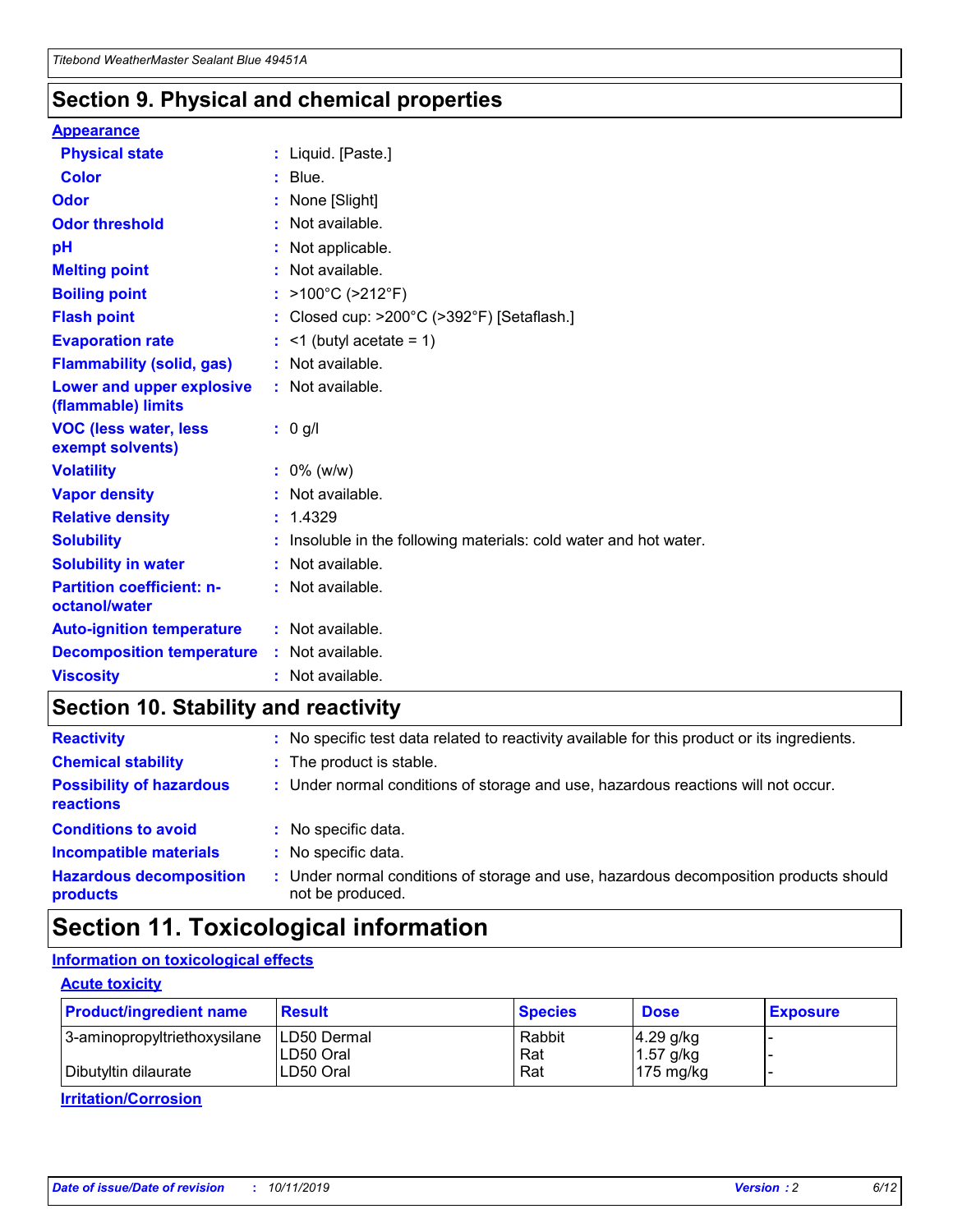## **Section 11. Toxicological information**

| <b>Product/ingredient name</b> | <b>Result</b>                 | <b>Species</b> | <b>Score</b> | <b>Exposure</b>    | <b>Observation</b> |
|--------------------------------|-------------------------------|----------------|--------------|--------------------|--------------------|
| 3-aminopropyltriethoxysilane   | Eyes - Mild irritant          | Rabbit         |              | $100$ mg           |                    |
|                                | Eyes - Severe irritant        | Rabbit         |              | 24 hours 750       |                    |
|                                |                               |                |              | ug                 |                    |
|                                | <b>Skin - Severe irritant</b> | Rabbit         |              | 24 hours 5         | ۰                  |
| Dibutyltin dilaurate           | Eyes - Moderate irritant      | Rabbit         |              | mq<br>24 hours 100 |                    |
|                                |                               |                |              | mg                 |                    |
|                                | Skin - Severe irritant        | Rabbit         |              | 500 mg             |                    |

### **Sensitization**

Not available.

### **Mutagenicity**

Not available.

#### **Carcinogenicity**

Not available.

#### **Reproductive toxicity**

Not available.

#### **Teratogenicity**

Not available.

#### **Specific target organ toxicity (single exposure)**

Not available.

#### **Specific target organ toxicity (repeated exposure)**

| <b>Name</b>                                                                  |                                                                            | <b>Category</b>                                     | <b>Route of</b><br>exposure | <b>Target organs</b> |
|------------------------------------------------------------------------------|----------------------------------------------------------------------------|-----------------------------------------------------|-----------------------------|----------------------|
| Dibutyltin dilaurate                                                         |                                                                            | Category 1                                          | -                           | respiratory system   |
| <b>Aspiration hazard</b><br>Not available.                                   |                                                                            |                                                     |                             |                      |
| <b>Information on the likely</b><br>routes of exposure                       | : Not available.                                                           |                                                     |                             |                      |
| <b>Potential acute health effects</b>                                        |                                                                            |                                                     |                             |                      |
| <b>Eye contact</b>                                                           | : May cause eye irritation.                                                |                                                     |                             |                      |
| <b>Inhalation</b>                                                            |                                                                            | : No known significant effects or critical hazards. |                             |                      |
| <b>Skin contact</b>                                                          | : May cause skin irritation.                                               |                                                     |                             |                      |
| <b>Ingestion</b>                                                             |                                                                            | : No known significant effects or critical hazards. |                             |                      |
| Symptoms related to the physical, chemical and toxicological characteristics |                                                                            |                                                     |                             |                      |
| <b>Eye contact</b>                                                           | irritation<br>watering<br>redness                                          | : Adverse symptoms may include the following:       |                             |                      |
| <b>Inhalation</b>                                                            | reduced fetal weight<br>increase in fetal deaths<br>skeletal malformations | : Adverse symptoms may include the following:       |                             |                      |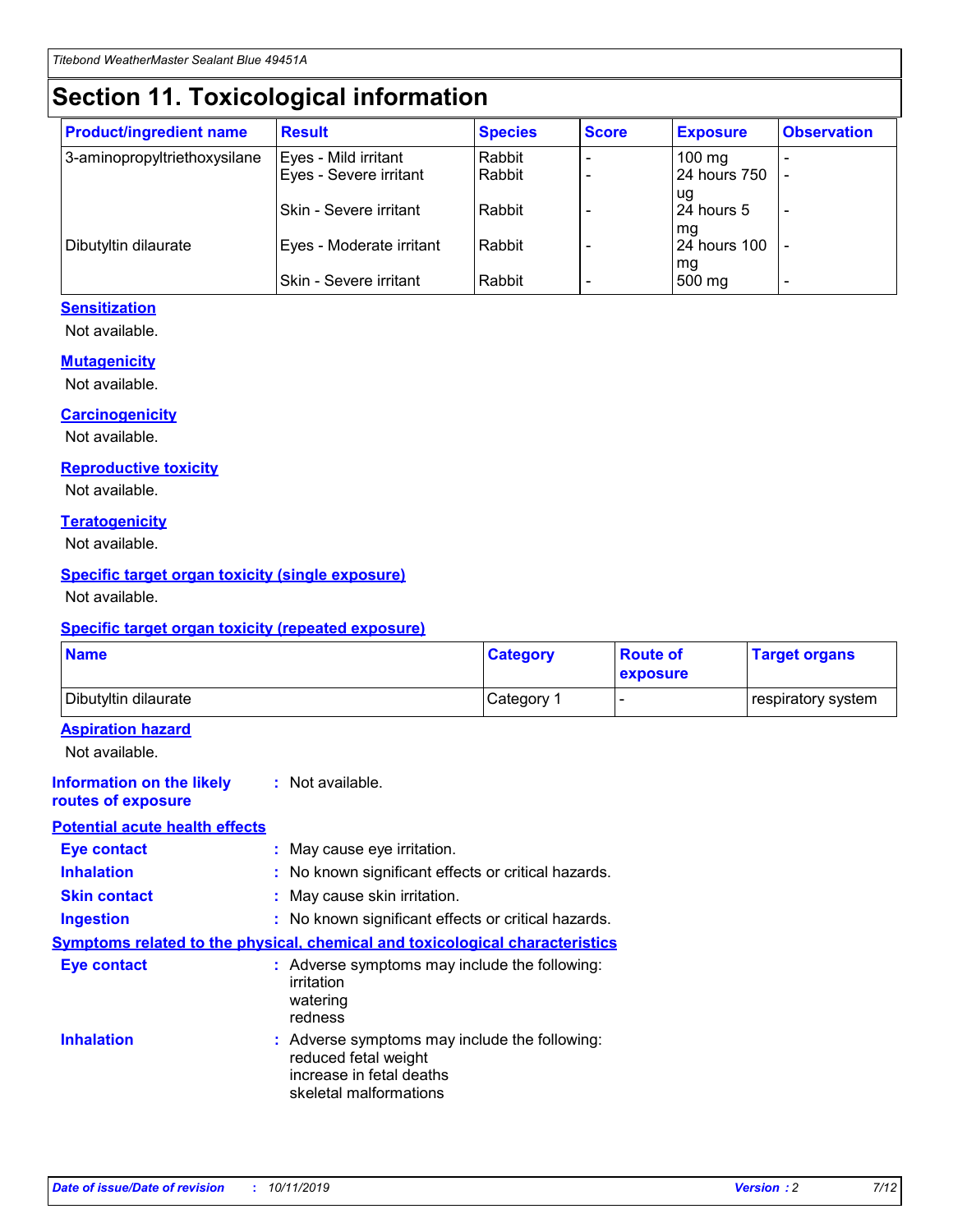## **Section 11. Toxicological information**

| <b>Skin contact</b>                     | : Adverse symptoms may include the following:<br>irritation<br>redness<br>reduced fetal weight<br>increase in fetal deaths<br>skeletal malformations |
|-----------------------------------------|------------------------------------------------------------------------------------------------------------------------------------------------------|
| <b>Ingestion</b>                        | : Adverse symptoms may include the following:<br>reduced fetal weight<br>increase in fetal deaths<br>skeletal malformations                          |
|                                         | Delayed and immediate effects and also chronic effects from short and long term exposure                                                             |
| <b>Short term exposure</b>              |                                                                                                                                                      |
| <b>Potential immediate</b><br>effects   | : Not available.                                                                                                                                     |
| <b>Potential delayed effects</b>        | : Not available.                                                                                                                                     |
| <b>Long term exposure</b>               |                                                                                                                                                      |
| <b>Potential immediate</b><br>effects   | : Not available.                                                                                                                                     |
| <b>Potential delayed effects</b>        | : Not available.                                                                                                                                     |
| <b>Potential chronic health effects</b> |                                                                                                                                                      |
| Not available.                          |                                                                                                                                                      |
| <b>General</b>                          | : Once sensitized, a severe allergic reaction may occur when subsequently exposed to<br>very low levels.                                             |
| <b>Carcinogenicity</b>                  | : No known significant effects or critical hazards.                                                                                                  |
| <b>Mutagenicity</b>                     | No known significant effects or critical hazards.                                                                                                    |
| <b>Teratogenicity</b>                   | May damage the unborn child.                                                                                                                         |
| <b>Developmental effects</b>            | No known significant effects or critical hazards.                                                                                                    |
| <b>Fertility effects</b>                | : May damage fertility.                                                                                                                              |
| <b>Numerical measures of toxicity</b>   |                                                                                                                                                      |
| <b>Acute toxicity estimates</b>         |                                                                                                                                                      |
|                                         |                                                                                                                                                      |

Not available.

## **Section 12. Ecological information**

### **Toxicity**

| <b>Product/ingredient name</b> | <b>Result</b>                     | <b>Species</b>                       | <b>Exposure</b> |
|--------------------------------|-----------------------------------|--------------------------------------|-----------------|
| Dibutyltin dilaurate           | Chronic EC10 > 2 mg/l Fresh water | Algae - Scenedesmus<br>I subspicatus | l 96 hours      |

### **Persistence and degradability**

| <b>Product/ingredient name</b> | Test                                                                           | <b>Result</b>  |                   | <b>Dose</b> | <b>Inoculum</b>         |
|--------------------------------|--------------------------------------------------------------------------------|----------------|-------------------|-------------|-------------------------|
| Dibutyltin dilaurate           | OECD 301F<br>Ready<br>Biodegradability -<br>Manometric<br>Respirometry<br>Test | 23 % - 28 days |                   |             |                         |
| <b>Product/ingredient name</b> | <b>Aquatic half-life</b>                                                       |                | <b>Photolysis</b> |             | <b>Biodegradability</b> |
| Dibutyltin dilaurate           |                                                                                |                |                   |             | Inherent                |

### **Bioaccumulative potential**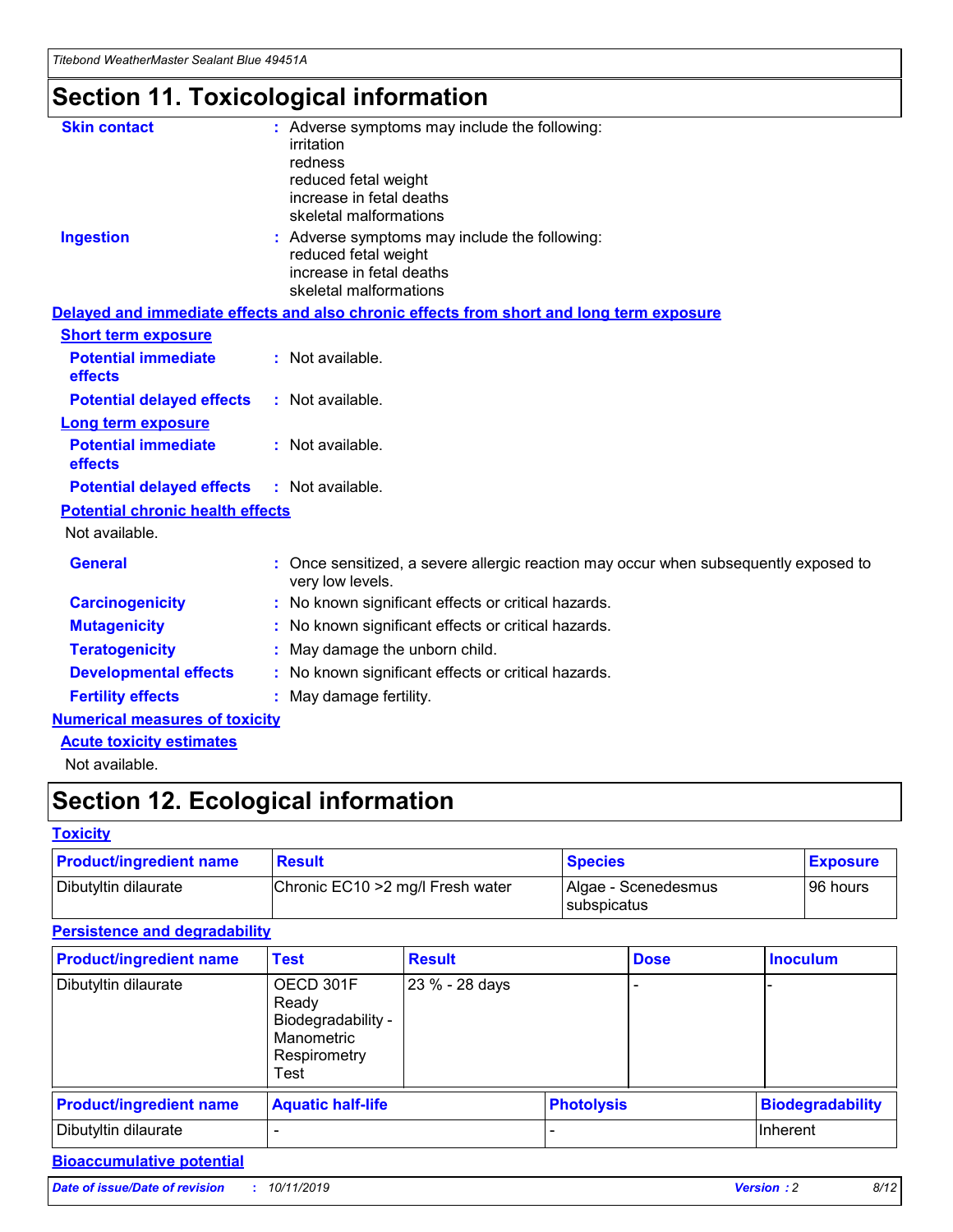## **Section 12. Ecological information**

| <b>Product/ingredient name</b> | $LoaPow$ | <b>BCF</b> | <b>Potential</b> |
|--------------------------------|----------|------------|------------------|
| 3-aminopropyltriethoxysilane   | 1.7      | 3.4        | low              |
| Dibutyltin dilaurate           | 4.44     | 2.91       | low              |

#### **Mobility in soil**

| <b>Soil/water partition</b><br>coefficient (K <sub>oc</sub> ) | : Not available.                                    |
|---------------------------------------------------------------|-----------------------------------------------------|
| <b>Other adverse effects</b>                                  | : No known significant effects or critical hazards. |

### **Section 13. Disposal considerations**

| <b>Disposal methods</b> |
|-------------------------|

**Disposal methods** : The generation of waste should be avoided or minimized wherever possible. Disposal of this product, solutions and any by-products should at all times comply with the requirements of environmental protection and waste disposal legislation and any regional local authority requirements. Dispose of surplus and non-recyclable products via a licensed waste disposal contractor. Waste should not be disposed of untreated to the sewer unless fully compliant with the requirements of all authorities with jurisdiction. Waste packaging should be recycled. Incineration or landfill should only be considered when recycling is not feasible. This material and its container must be disposed of in a safe way. Care should be taken when handling emptied containers that have not been cleaned or rinsed out. Empty containers or liners may retain some product residues. Avoid dispersal of spilled material and runoff and contact with soil, waterways, drains and sewers.

## **Section 14. Transport information**

|                                      | <b>DOT</b><br><b>Classification</b> | <b>TDG</b><br><b>Classification</b> | <b>Mexico</b><br><b>Classification</b> | <b>ADR/RID</b>           | <b>IMDG</b>              | <b>IATA</b>              |
|--------------------------------------|-------------------------------------|-------------------------------------|----------------------------------------|--------------------------|--------------------------|--------------------------|
| <b>UN number</b>                     | Not regulated.                      | Not regulated.                      | Not regulated.                         | Not regulated.           | Not regulated.           | Not regulated.           |
| <b>UN proper</b><br>shipping name    | $\qquad \qquad \blacksquare$        |                                     |                                        |                          |                          |                          |
| <b>Transport</b><br>hazard class(es) | $\blacksquare$                      | $\blacksquare$                      | $\blacksquare$                         | $\overline{\phantom{a}}$ | $\blacksquare$           | $\blacksquare$           |
| <b>Packing group</b>                 | $\overline{\phantom{a}}$            | $\overline{\phantom{0}}$            | $\qquad \qquad \blacksquare$           | -                        | $\overline{\phantom{0}}$ | $\overline{\phantom{a}}$ |
| <b>Environmental</b><br>hazards      | No.                                 | No.                                 | No.                                    | No.                      | No.                      | No.                      |

## **Section 15. Regulatory information**

### **U.S. Federal regulations**

### **SARA 302/304**

### **Composition/information on ingredients**

No products were found.

**SARA 304 RQ :** Not applicable.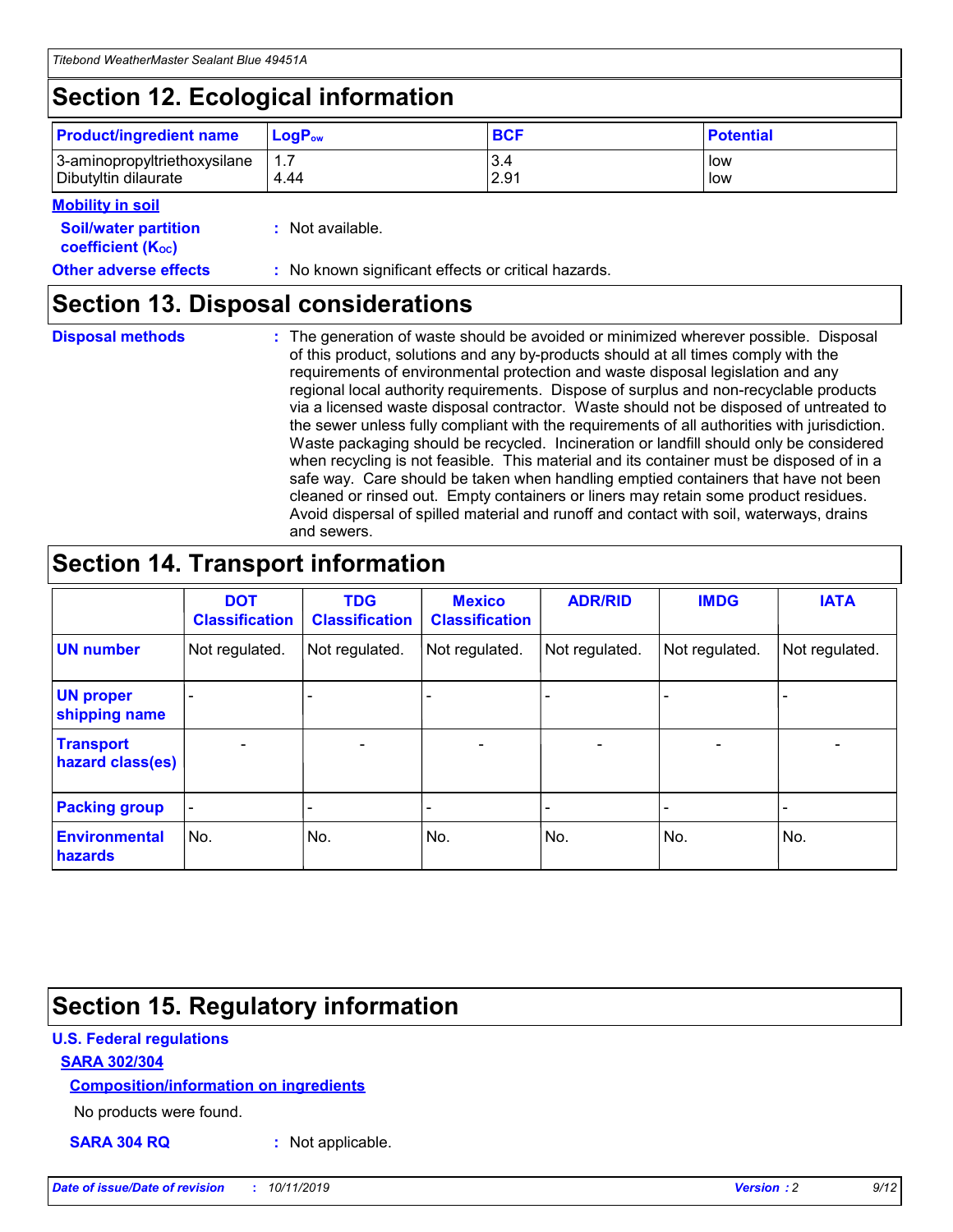## **Section 15. Regulatory information**

### **SARA 311/312**

**Classification :** EYE IRRITATION - Category 2B SKIN SENSITIZATION - Category 1 TOXIC TO REPRODUCTION (Fertility) - Category 1B TOXIC TO REPRODUCTION (Unborn child) - Category 1B

### **Composition/information on ingredients**

| <b>Name</b>                  | $\frac{9}{6}$ | <b>Classification</b>                                                                                            |
|------------------------------|---------------|------------------------------------------------------------------------------------------------------------------|
| 3-aminopropyltriethoxysilane | $\leq$ 3      | <b>FLAMMABLE LIQUIDS - Category 4</b><br><b>ACUTE TOXICITY (oral) - Category 4</b>                               |
|                              |               | SKIN IRRITATION - Category 2<br>EYE IRRITATION - Category 2A                                                     |
| Dibutyltin dilaurate         | ≤0.3          | ACUTE TOXICITY (oral) - Category 3<br>SKIN CORROSION - Category 1C                                               |
|                              |               | SERIOUS EYE DAMAGE - Category 1<br>SKIN SENSITIZATION - Category 1<br><b>GERM CELL MUTAGENICITY - Category 2</b> |
|                              |               | TOXIC TO REPRODUCTION (Fertility) - Category 1B<br>TOXIC TO REPRODUCTION (Unborn child) - Category 1B            |
|                              |               | SPECIFIC TARGET ORGAN TOXICITY (REPEATED<br>EXPOSURE) (respiratory system) - Category 1                          |

#### **State regulations**

| <b>Massachusetts</b> | : None of the components are listed. |
|----------------------|--------------------------------------|
| <b>New York</b>      | : None of the components are listed. |
| <b>New Jersey</b>    | : None of the components are listed. |
| Pennsylvania         | : None of the components are listed. |

#### **California Prop. 65**

**A** WARNING: This product can expose you to methanol, which is known to the State of California to cause birth defects or other reproductive harm. For more information go to www.P65Warnings.ca.gov.

| <b>Ingredient name</b> | No significant risk Maximum<br>level | acceptable dosage<br>level |
|------------------------|--------------------------------------|----------------------------|
| methanol               |                                      | Yes.                       |

#### **International regulations**

**Chemical Weapon Convention List Schedules I, II & III Chemicals** Not listed.

#### **Montreal Protocol**

Not listed.

**Stockholm Convention on Persistent Organic Pollutants**

Not listed.

### **UNECE Aarhus Protocol on POPs and Heavy Metals**

Not listed.

### **Inventory list**

### **China :** All components are listed or exempted.

**United States TSCA 8(b) inventory :** All components are active or exempted.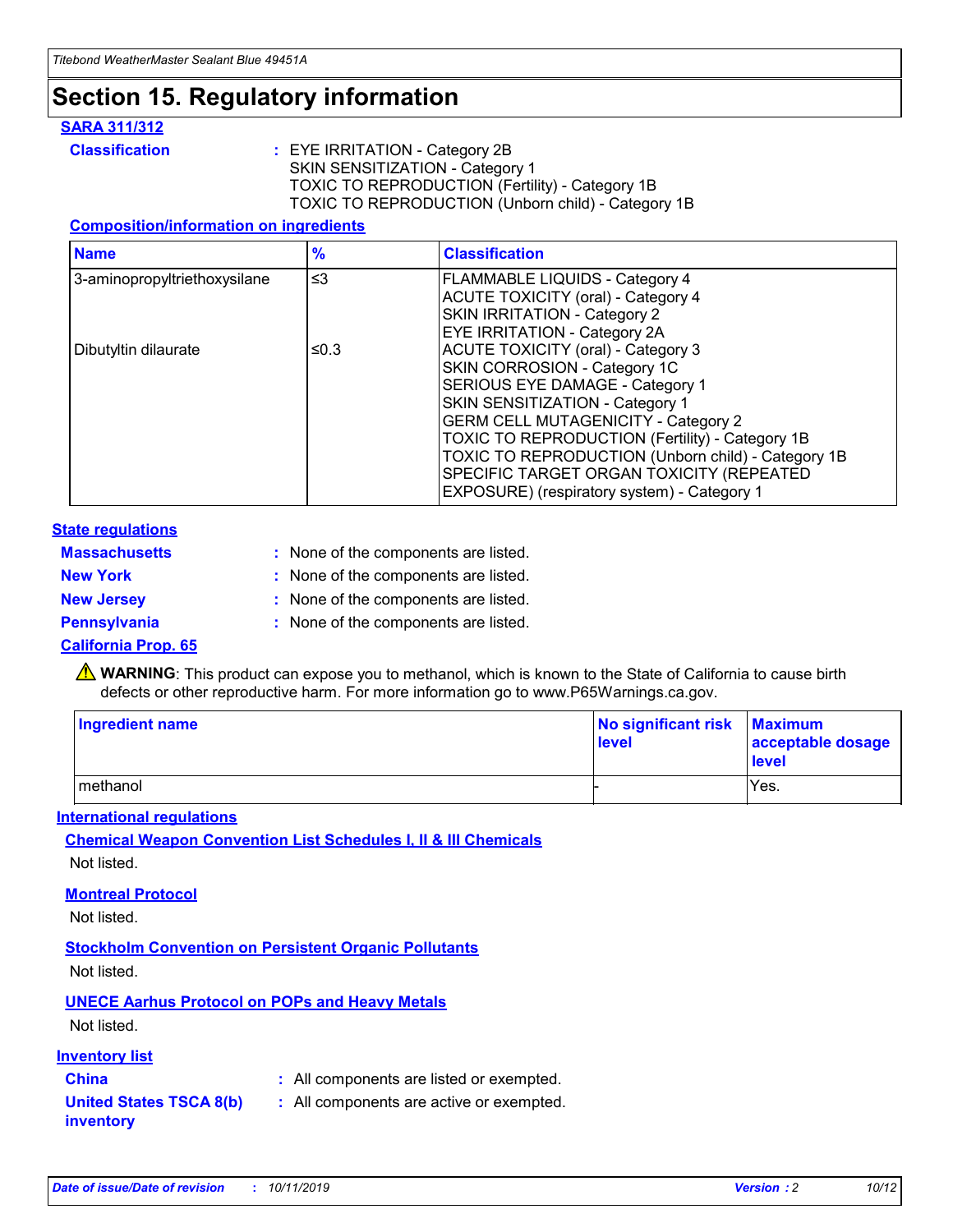## **Section 16. Other information**

**Hazardous Material Information System (U.S.A.)**



**Caution: HMIS® ratings are based on a 0-4 rating scale, with 0 representing minimal hazards or risks, and 4 representing significant hazards or risks. Although HMIS® ratings and the associated label are not required on SDSs or products leaving a facility under 29 CFR 1910.1200, the preparer may choose to provide them. HMIS® ratings are to be used with a fully implemented HMIS® program. HMIS® is a registered trademark and service mark of the American Coatings Association, Inc.**

**The customer is responsible for determining the PPE code for this material. For more information on HMIS® Personal Protective Equipment (PPE) codes, consult the HMIS® Implementation Manual.**

#### **National Fire Protection Association (U.S.A.)**



**Reprinted with permission from NFPA 704-2001, Identification of the Hazards of Materials for Emergency Response Copyright ©1997, National Fire Protection Association, Quincy, MA 02269. This reprinted material is not the complete and official position of the National Fire Protection Association, on the referenced subject which is represented only by the standard in its entirety.**

**Copyright ©2001, National Fire Protection Association, Quincy, MA 02269. This warning system is intended to be interpreted and applied only by properly trained individuals to identify fire, health and reactivity hazards of chemicals. The user is referred to certain limited number of chemicals with recommended classifications in NFPA 49 and NFPA 325, which would be used as a guideline only. Whether the chemicals are classified by NFPA or not, anyone using the 704 systems to classify chemicals does so at their own risk.**

**Procedure used to derive the classification**

|                                                                                                                    | <b>Classification</b>                                                                                                                            | <b>Justification</b>                                                                                                                                                                                                                                                                                                                                                                                                 |  |
|--------------------------------------------------------------------------------------------------------------------|--------------------------------------------------------------------------------------------------------------------------------------------------|----------------------------------------------------------------------------------------------------------------------------------------------------------------------------------------------------------------------------------------------------------------------------------------------------------------------------------------------------------------------------------------------------------------------|--|
| EYE IRRITATION - Category 2B<br>SKIN SENSITIZATION - Category 1<br>TOXIC TO REPRODUCTION (Fertility) - Category 1B | TOXIC TO REPRODUCTION (Unborn child) - Category 1B                                                                                               | Expert judgment<br>Expert judgment<br>Expert judgment<br>Expert judgment                                                                                                                                                                                                                                                                                                                                             |  |
| <b>History</b>                                                                                                     |                                                                                                                                                  |                                                                                                                                                                                                                                                                                                                                                                                                                      |  |
| Date of printing                                                                                                   | : 4/22/2022                                                                                                                                      |                                                                                                                                                                                                                                                                                                                                                                                                                      |  |
| Date of issue/Date of<br>revision                                                                                  | : 10/11/2019                                                                                                                                     |                                                                                                                                                                                                                                                                                                                                                                                                                      |  |
| Date of previous issue                                                                                             | : 10/16/2020                                                                                                                                     |                                                                                                                                                                                                                                                                                                                                                                                                                      |  |
| <b>Version</b>                                                                                                     | $\therefore$ 2                                                                                                                                   |                                                                                                                                                                                                                                                                                                                                                                                                                      |  |
| <b>Key to abbreviations</b>                                                                                        | $\therefore$ ATE = Acute Toxicity Estimate<br><b>BCF</b> = Bioconcentration Factor<br>IBC = Intermediate Bulk Container<br>$UN = United Nations$ | GHS = Globally Harmonized System of Classification and Labelling of Chemicals<br>IATA = International Air Transport Association<br><b>IMDG = International Maritime Dangerous Goods</b><br>LogPow = logarithm of the octanol/water partition coefficient<br>MARPOL = International Convention for the Prevention of Pollution From Ships, 1973<br>as modified by the Protocol of 1978. ("Marpol" = marine pollution) |  |